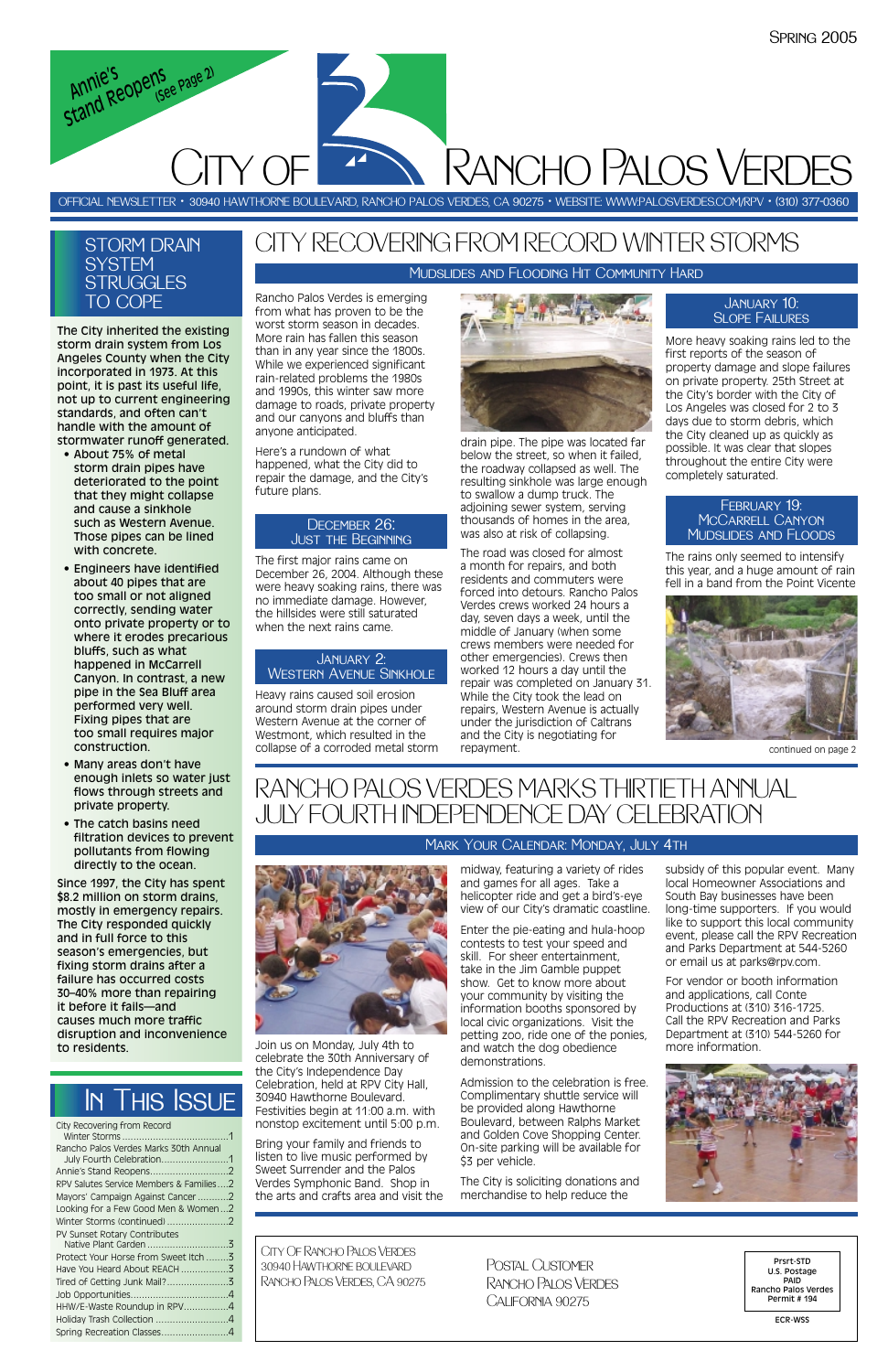The City of Rancho Palos Verdes, in coordination with the cities of Rolling Hills Estates, Palos Verdes Estates and Rolling Hills, "salute" the men and women serving in the U.S. Armed Forces here and abroad.

Residents with family members in the military are invited to participate in the new Salute to Service Program sponsored by the Peninsula Cities. Beginning this spring, the City will recognize military personnel and their families at a City Council meeting and present the family with a "Blue Star" poster to put in their window at home. The "Blue Star" is an

American tradition originating from the First World War to indicate that someone in the home is proudly serving our country.

In addition, the City will present the family with a care package of Peninsula mementos, keepsake photograph of the ceremony, special Certificate of Appreciation and other treats to send to their loved one.

For more information or to participate in the Salute to Service Program, please contact Gina Park in the City Manager's Office at (310) 544-5206.

## RPV SALUTES SERVICE MEMBERS & FAMILIES

As the final event in the Nationwide Mayors' Campaign Against Cancer, the City will participate in the Relay for Life on July 23rd and 24th at Palos Verdes Peninsula High School. This 24-hour event will start at 10:00 a.m. on Saturday and relay teams from all over the Peninsula have committed to having at least one member on the track until 10:00 a.m. on Sunday. The Relay represents the hope that those lost

to cancer will never be forgotten, that those who face cancer will be supported, and that one day cancer will be eliminated. If you, your family or neighborhood group, or your business would like to participate in the Relay for Life, please contact Alberta Gray at City Hall at (310) 544-5207 or Jessica Love of the American Cancer Society at (562) 437-0791.

## WINTER STORMS continued from page 1

## MAYORS' CAMPAIGN AGAINST CANCER

A small, but well-loved piece of Peninsula history has returned. After being closed for three years, Annie's Stand, nestled in Abalone Cove Shoreline Park next to Palos Verdes Drive South, is back in business. Once again, the rustic whitewashed stand is offering fresh flowers, fruits and vegetable for sale to the community, as well as a glimpse into the area's agricultural past.

## Spring 2005 A POPULAR LOCAL LANDMARK IS BACK!

Japanese-American families have farmed on the southern slopes of the Palos Verdes Peninsula since the early 1900's. As the Peninsula began to develop rapidly in the 1950's and 1960's, several of the families operated roadside stands along Palos Verdes Drive South, selling their fresh produce and flowers to passing motorists. James Ishibashi and his family operated Annie's Stand, named after his wife, at Abalone Cove Shoreline Park from 1978 until 2002. Known affectionately by regulars as "the flower lady," Annie Ishibashi passed away in 1992. Annie's daughter, Yvonne Yamashita, continued to operate the stand with her father for another nine years, until his death at age 83.

The stand is now being operated by another well known, and last remaining farming family in the city. Three generations of the Hatano family, consisting of James and Rumi Hatano, son Doug and his wife Shirley, and granddaughter Mica Mullin, have deep roots on the Peninsula. James Hatano, the patriarch of the family, has farmed

the land around City Hall and the Point Vicente Interpretive Center since the 1950's, back when the U.S. Army used the upper portion of the property as a Nike missile base and used the lower area as a practice firing range. Doug grew up on the Peninsula and worked side by side with his father in the fields until he moved to the Central Coast in 1984. Now Doug and Shirley commute to the Peninsula on Thursday evening, getting up very early in the morning to buy produce at the Los Angeles Farmers Market and then return to Santa Maria on Sunday night. Mica lives in nearby Redondo Beach and brings her 18-month-old daughter to work with her at the stand.

#### **NEXT STEPS** for Storm Drains

The Hatano family has lovingly restored the rustic whitewashed stand, carefully retaining its distinctive green awning and inviting shade tree. Doug Hatano has already planted tomatoes, beans, carrots, peppers and squash on a portion of his father's farm to be sold at the stand once they are ready for harvest. Many of the fresh flowers sold at the stand also come from his father's farm just down the road.



## Stop On By!

Annie's Stand is located just off of Palos Verdes Drive South, between Seacove Drive and the entrance to Abalone Cove Shoreline Park. The Hatano family plans on operating the stand from 11:00 a.m. to 5:00 p.m. Friday through Sunday, weather permitting. So, the next time you're driving by Annie's Stand, stop a moment to meet the new proprietors, take in the spectacular views of the ocean, sky and rolling hills and pick up a bunch of spring flowers or a flat of strawberries to enjoy at home. After all, it's a local tradition!

## Annie's Stand Reopens



### A Community Tradition

### New Operators Have Deep Roots

Lighthouse to McCarrell Canyon in the early morning hours of February 19.

The McCarrell Canyon catch basin, which had been completely cleared by City workers on Friday, was clogged with mud, rocks and brush by early Saturday morning. The storm drain pipe, which is too small to handle the amount of runoff generated during a storm like this one, overflowed, leading to mudslides and flooding.

Palos Verdes Drive South flooded and mud and water flowed into at least 8 homes in the nearby Seacove



neighborhood and into the parking lot of St Peter's by the Sea Presbyterian Church. Palos Verdes Drives South and West were closed in a variety of places throughout the next week. There was also increased bluff erosion in the Palos Verdes Bay Club area, where the McCarrell Canyon storm drain pipe's incorrect alignment allows water to gush directly over the bluff.

There was another mudslide at 25th Street at the Los Angeles border, the community building at Hesse Park



was shut down due to flooding, and about 25-30 slopes failed

throughout the City, mostly on private property.

City crews again worked around the clock throughout the weekend, and a backhoe and driver were stationed at City Hall for immediate deployment.

The City Council has been out in the streets, assessing damage and what needs to be done both short term and long term. In an emergency meeting on February 26, the Council directed staff to determine top priority storm drain projects.

On March 15, the Council approved an allocation of \$445,000 from the General Fund Reserve to the Capital Improvement Program to perform maintenance activities related to



cleanup from the storms of December 2004, January 2005 and February 2005. The City's budget already includes \$500,000 for storm drain lining projects this year. The Council also approved \$2 million in funding from the General Fund Reserve to create a Water Quality and Flood Protection Enterprise Fund and authorized staff to move forward with \$100,000 to begin work on high priority projects such as those along Palos Verdes Drive East and in McCarrell Canyon. The Council will decide in April whether to ask property owners to vote on a dedicated funding source for long-term repairs—a proposed storm drain user fee.

The City's docent volunteer organization, Los Serenos de Point Vicente, was formed in 1984 to assist and support the City's objectives of enhancing the public's educational and recreational experience at the Point Vicente Interpretive Center. Since its inception, hundreds of volunteers have provided countless hours of service to visitors, from as near as the Peninsula to as far away as New Zealand. A significant expansion of the Interpretive Center is well underway, so there's never been a more exciting time to get involved!

Prospective Los Serenos de Point Vicente docents receive extensive training to prepare them to share the unique history and features of the Peninsula with individuals and groups. The curriculum includes in-depth information on the natural and cultural history of the Palos

Verdes Peninsula, with emphasis on the surrounding marine and terrestrial habitats. Field trips, local walks and guest speakers enhance the docent learning experience.

Upon completion of training, docents have the opportunity to provide interpretive and educational services to the community at several different locales in the City. These include the tide pools at Abalone Cove Shoreline Park, the Discovery Room at Ladera Linda Community Center, the trails at Forrestal Nature Preserve, museum tours at Point Vicente Interpretive Center, and the trails at Trump National Golf Course.

For more information on joining, please call (310) 544-5264 or go to www.losserenos.org. Become a Los Serenos de Point Vicente docent and make new friends while you make a difference.

## ...LOOKING FOR A FEW GOOD MEN & WOMEN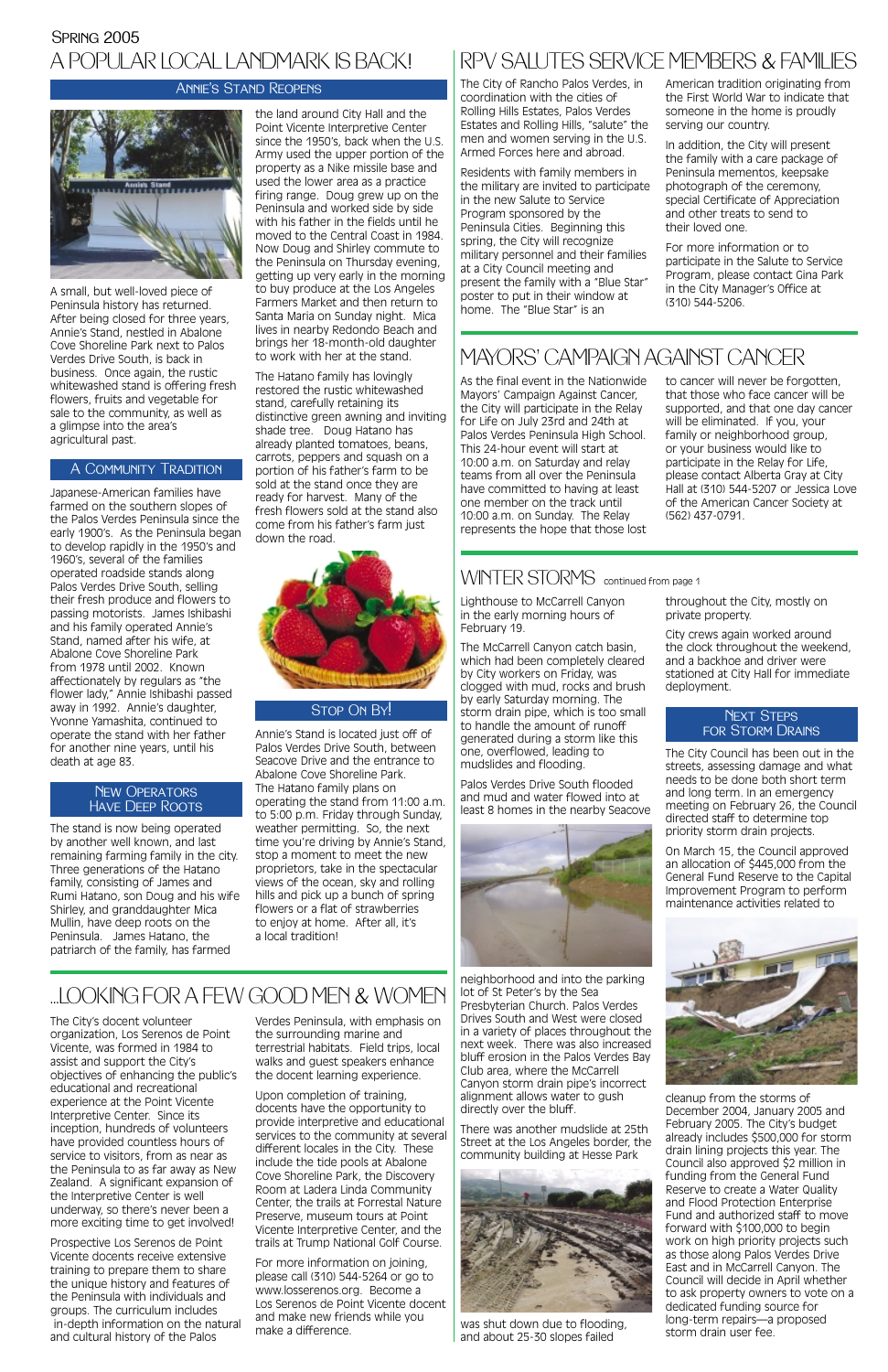Rotary International marks its 100th anniversary this year, and Rotary clubs in more than 31,000 communities worldwide have organized Centennial Community Projects to demonstrate the remarkable scope and power of Rotary service by fulfilling important



community needs. In conjunction with the centennial celebration, the Palos Verdes Sunset Rotary made a commitment to donate a significant amount of funds, goods, and volunteer labor to establish a 7,000-square foot native plant garden on the ocean side of the soon-to-be-expanded Point Vicente Interpretive Center. In addition, Palos Verdes Sunset Rotary Club members will work side-by-side with members of the California Native Plant Society to install and maintain the garden.



On Tuesday, February 22, 2005 during a brief sunset ceremony, the City of Rancho Palos Verdes officially expressed appreciation for the Palos Verdes Sunset Rotary Clubs' generous donation of time,

goods, and volunteer services. Local media representatives attended the event.

The Native Plant Garden at the Point Vicente Interpretive Center will be a great asset to the community with its aesthetic beauty and the



educational opportunities it will create with regards to water conservation, indigenous horticulture, and local ecology. The garden will also be a tremendous addition to the Interpretive Center and will greatly enhance the public's experience as they tour the Interpretive Center and visit its surrounding grounds.

Sweet Itch can become quite severe and unsightly, thereby reducing the suitability of the animal for riding or show. Signs of the condition include:

If you are tired of all the junk mail you get at home, or the unsolicited e-mails or telemarketing calls, here is a way out. The Direct Marketing Association (DMA) is helping consumers decrease the amount of unsolicited national non-profit or commercial mail, commercial e-mail lists, or telemarketing calls they receive at home. For more information and forms, check this website: http://www.dmaconsumers.org/consumerassistance.html. You can register by mail or e-mail. This will help reduce trash going to the landfills and saves you time screening calls or deleting e-mails, etc.

- Severe pruritis (itching)
- Hair loss
- Skin thickening
- Flaky dandruff
- Exudative dermatitis
- (weeping sores) • Secondary infection at
- sites of sores

# TIRED OF GETTING JUNK MAIL, TELEMARKETING CALLS OR UNSOLICITED E-MAILS?

## PALOS VERDES SUNSET ROTARY MAKES IMPORTANT CONTRIBUTION TO THE POINT VICENTE INTERPRETIVE CENTER

## Club Funds Native Plant Garden

- Avoid marshy, boggy fields. If possible, move horse to a more exposed, windy site (e.g. bare hillside or a coastal site with strong onshore breezes).
- Ensure pasture is well drained and free from rotting vegetation (e.g. muck heaps, old hay feeding areas, rotting leaves).
- Stable at dusk and dawn when midge feeding is at its peak. Close stable doors and windows to prevent midges from entering.
- Install a large ceiling-mounted fan in the stable to create less favorable conditions for the midge.

Sweet Itch, or Summer Seasonal Recurrent Dermatitis (SSRD), is an allergic condition that results when a horse or pony develops a hypersensitive reaction to a protein in the saliva of a biting midge. Sweet Itch is a problem that affects thousands of horses, ponies and donkeys worldwide. Within recent years, this condition appears to have migrated into the Palos Verdes Peninsula, as well as other regions of Southern California, and affects virtually all breeds and types of ponies and horses, from Shetland ponies to heavyweight draught horses.

#### WHAT ARE THE SIGNS of Sweet Itch?

### Is There a Cure for SWEET **ITCH?**

Biting midges, also known as 'punkies' or 'no-see-ums,' are small, biting flies with an average wing length of less than 2 mm. Of the 1,000 or so species that exist in the United States, several species of the biting midge (genus Culicoides) are responsible for Sweet Itch. While both male and female adult biting midges feed on nectar, the females also require blood for egg production. Unfortunately, the type of environment where biting midges breed are often found in and around stables and pastures.

The midline of the belly, top of the tail and mane are the areas that are most commonly affected. The itching can become so severe that there can be a marked change in temperament ranging from restlessness to lethargy and increased agitation. Horses usually show signs of Sweet Itch between the ages of one and five. It is probable that hereditary predisposition is a factor in the development of Sweet Itch.



Unfortunately, there is no cure for Sweet Itch. Once an animal develops the allergy, it generally faces a 'life sentence'. The animal's comfort and well-being are dependent on its owner's management of the condition.

### How Can I Protect MY HORSE?

MINIMIZE MIDGE ATTACK

#### DONATIONS FOR REACH Program

### USE AN INSECT REPELLENT

• DEET (N,N-Diethyl-m-toluamide), has proven to be highly effective against mosquitoes but their effectiveness against biting midges is unproven. Research has shown that in general, the higher the concentration of DEET there is in a repellent, the more effective and longer lasting it is.

### USE AN INSECTICIDE

• Apply a veterinarian-prescribed insecticide such as benzyl benzoate or products containing permethrin.

#### USE A VETERINARY BLANKET

• Use of a veterinary blanket can be effective against Sweet Itch and is an alternative to using insecticides, oils or greases.

MINIMIZE ALLERGIC REACTION

- Use of veterinarian-prescribed corticosteroids to help reduce inflammation caused by the immune response.
- Use of veterinarian-prescribed antihistamines may help to reduce allergic reaction.
- Soothing lotions such as Calamine Cream, 'Sudocrem' or steroid creams may aid in

#### reducing inflammation.

## FOR FURTHER INFORMATION

For additional information on Sweet Itch and suggestions from other horse owners, please visit our web site at www.lawestvector.org or contact your local veterinarian.

# PROTECTYOUR HORSE FROM SWEET ITCH

## WHAT IS SWEET ITCH?

Weekend getaways, dance lessons, cooking, music, art, bowling, theme parks and more! Sound like fun? The City of Rancho Palos Verdes' Recreation and Parks Department coordinates REACH, a program providing recreation activities for youth and young adults with developmental disabilities. Throughout the year REACH offers a variety of challenging and diverse recreational programs that promote social interaction, physical fitness, independent living and community assimilation.

REACH activities are usually held Monday and Wednesday evenings, and during the day on weekends to accommodate school and work schedules. REACH also offers dances and special events, as well as opportunities to participate in community service activities. REACH does not charge a membership fee. Participants pay for only those activities in which they enroll. The cost of most activities ranges from \$5 to \$25. On Monday evenings, REACH members meet at Hesse Park and enjoy healthy dinners, lively discussions, arts and crafts, sports, music therapy and exercise. Wednesday evenings feature outings to local restaurants and fun activities such as bowling, miniature golfing, art therapy, and music classes and performances. Weekend events include a variety of exciting all-day adventures such as excursions to theme parks, sporting and cultural events, as well as two and three-day trips to Palm Springs, San Diego or Santa Barbara.

Special events include theme dances, Breakfast with Santa, the annual REACH program fundraiser; and REACH Restaurant, which gives participants hands-on experience

learning the ins and outs of running a restaurant.

Interested in learning more about REACH, or know someone living in the City of RPV who may benefit from this program? Please call REACH Program Coordinator Mona Dill at 310-544-5266 or email her at monad@rpv.com for more information, or to be added to our mailing list! REACH out, make friends, and have fun!

The City of Rancho Palos Verdes thanks the following individuals and businesses for their generous contributions to REACH:

- \$1,000 from the Kiwanis Club of Rolling Hills Estates
- \$200 from Nancy Zusi
- \$100 from Karen Shimabukuro
- 
- \$20 from Sandra London
- Pastries & juice from Bristol Farms
- Santa's Sleigh Ride from Fire Station #106
- \$25 gift certificate from Ralph's Market
- \$25 gift certificate from Pavilions
- Assorted juices from Whole Foods
- Bagels from Noah's Bagels
- Coffee from Starbucks (Golden Cove location)
- Coffee from Starbucks (Peninsula Center location)
- Fresh fruit from Trader Joe's (Torrance location)
- Musical accompaniment provided by students from Michele Nardone's Suzuki Methods for Strings classes
- Musical accompaniment provided by Donna Von Tolsma
- Dry cleaning services from Seven Seas Cleaners

## HAVE YOU HEARD ABOUT REACH?